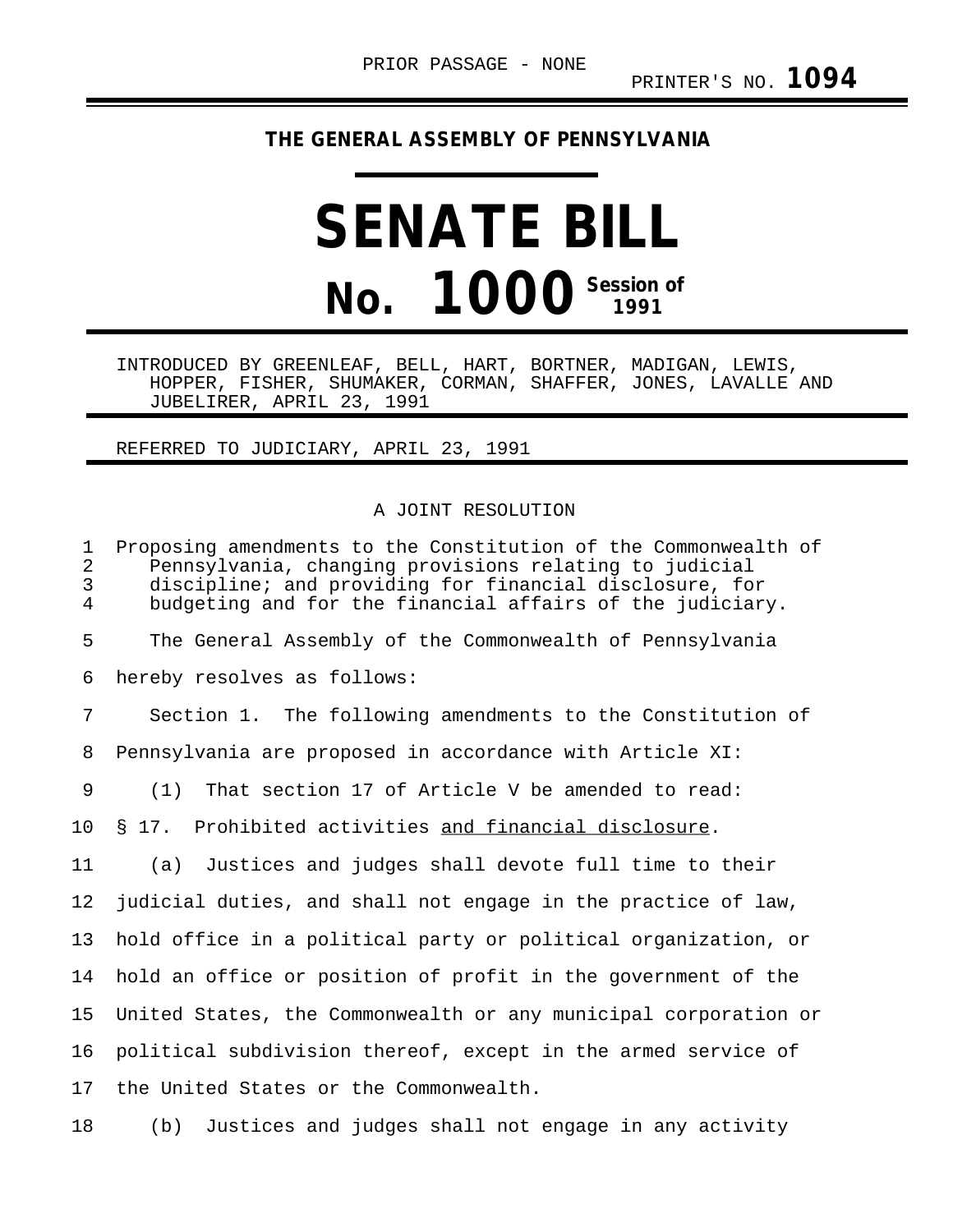1 prohibited by law and shall not violate any canon of legal or 2 judicial ethics prescribed by the Supreme Court. Justices of the 3 peace shall be governed by rules or canons which shall be 4 prescribed by the Supreme Court.

5 (c) No justice, judge or justice of the peace shall be paid 6 or accept for the performance of any judicial duty or for any 7 service connected with his office, any fee, emolument or 8 perquisite other than the salary and expenses provided by law. 9 (d) No duties shall be imposed by law upon the Supreme Court 10 or any of the justices thereof or the Superior Court or any of 11 the judges thereof, except such as are judicial, nor shall any 12 of them exercise any power of appointment except as provided in 13 this Constitution.

14 (e) The Supreme Court shall promulgate financial disclosure 15 <u>requirements for all justices, judges, justices of the peace and</u> 16 other officers or employees of the unified judicial system which 17 shall provide for no less financial disclosure than provided by 18 law for members of the General Assembly. In addition, such 19 disclosure shall include that information deemed necessary for 20 the fair and impartial administration of justice. These 21 requirements shall prohibit any justice, judge, justice of the 22 peace or other officer or employee of the system from taking the 23 oath of office or entering or continuing upon his or her duties 24 or receiving compensation from public funds unless he or she has 25 complied with such financial disclosure requirements. 26 (2) That section 18 of Article V be amended to read: 27 [§ 18. Suspension, removal, discipline and compulsory 28 retirement.

29 (a) There shall be a Judicial Inquiry and Review Board 30 having nine members as follows: three judges of the courts of 19910S1000B1094 - 2 -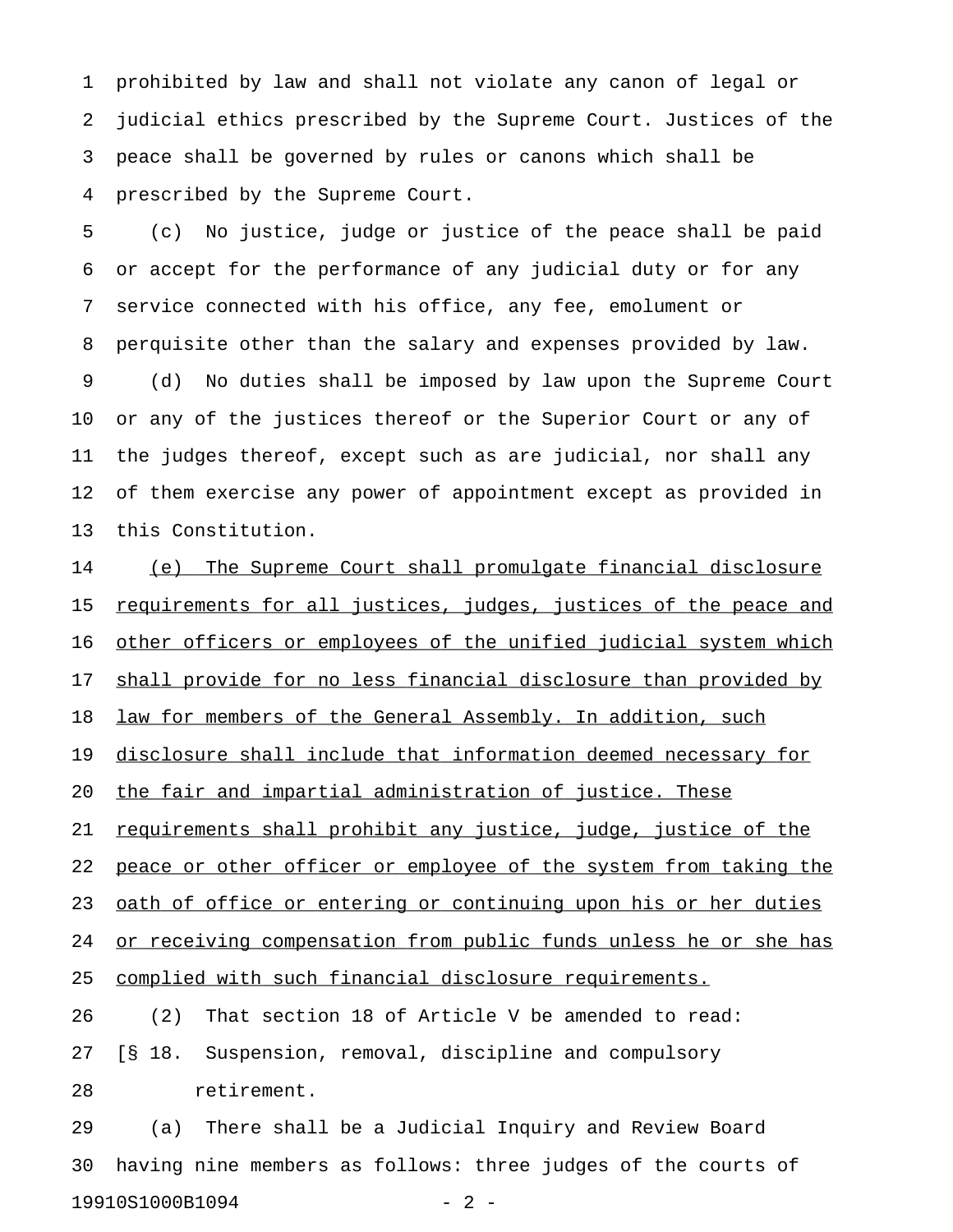1 common pleas from different judicial districts and two judges of 2 the Superior Court, all of whom shall be selected by the Supreme 3 Court; and two non-judge members of the bar of the Supreme Court 4 and two non-lawyer electors, all of whom shall be selected by 5 the Governor.]

6 § 18. Judicial Conduct Board.

7 (a) There shall be a Judicial Conduct Board within the 8 executive branch, which shall be composed of a total of 11 9 members as follows: one active judge of the court of common 10 pleas appointed by the Supreme Court, one active judge of an 11 appellate court appointed by the Supreme Court, one active 12 justice of the peace appointed by the Supreme Court, two non-13 judge members of the bar of the Supreme Court appointed by the 14 Governor and six non-lawyer electors appointed by the Governor. 15 All members of the Judicial Conduct Board shall be appointed by 16 the respective appointing authority, with the advice and consent 17 of a majority of the members elected to the Senate in the manner 18 provided in section 8 of Article IV of this Constitution. 19 (b) [The] Except for the initial appointees whose terms 20 shall be provided by the schedule to this amendment, the members 21 shall serve for terms of four years, provided that a member, 22 rather than his or her successor, shall continue to participate 23 in any hearing in progress at the end of [his term.] this term. 24 All members shall be residents of this Commonwealth, and no more 25 than six of the 11 members shall be registered in the same 26 political party. Judicial Conduct Board membership by a judge 27 shall terminate if the member ceases to hold the judicial 28 position that qualified him or her for the appointment. 29 Membership shall also terminate if a member attains a position 30 that would have rendered him or her ineligible for appointment

19910S1000B1094 - 3 -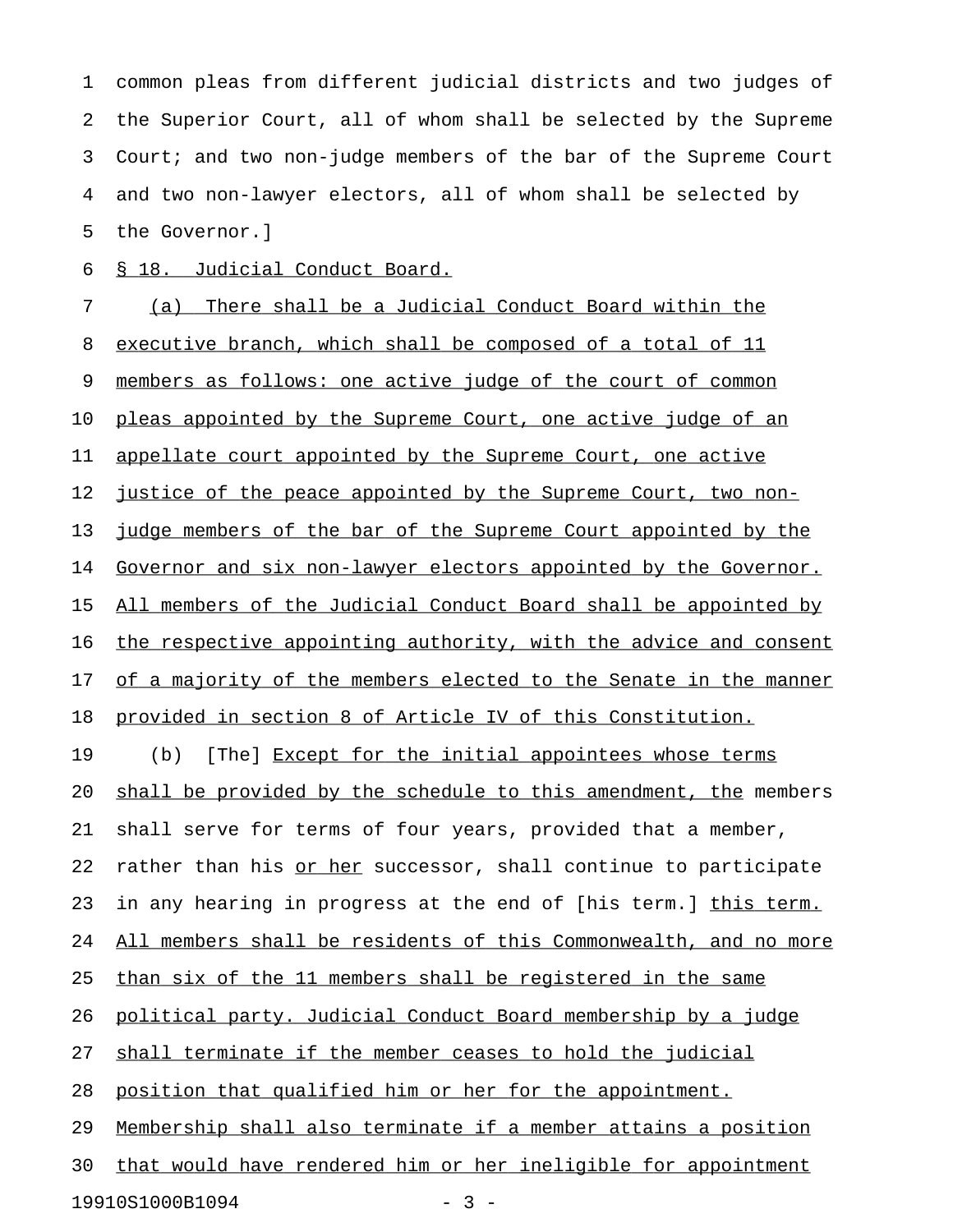1 at the time of the appointment. A vacancy on the board shall be 2 filled by the respective appointing authority for the balance of 3 the term. The [respective appointing authority may remove a] 4 Governor may remove any member only for cause. No member shall 5 serve more than four consecutive years  $[i]$  he  $]$  but may be 6 reappointed after a lapse of one year. [Annually] The Governor 7 shall convene the board for its first meeting, and, at that 8 meeting and annually thereafter, the members of the board shall 9 elect a chairman. The board shall act only with the concurrence 10 of a majority of its members.

11 (c) [A member shall not] No member of the Judicial Conduct 12 Board, during his or her term of service, shall hold office in a 13 political party or political organization. [Members, other than 14 judges, shall be compensated for their services as the Supreme 15 Court shall prescribe.] Except for a judicial member, no member 16 of the Judicial Conduct Board, during his or her term of 17 service, shall hold a public office or public appointment, 18 compensated or uncompensated. All members shall be reimbursed 19 for expenses necessarily incurred in the discharge of their 20 official duties.

21 [(d) Under the procedure prescribed herein, any justice or 22 judge may be suspended, removed from office or otherwise 23 disciplined for violation of section 17 of this article, 24 misconduct in office, neglect of duty, failure to perform his 25 duties, or conduct which prejudices the proper administration of 26 justice or brings the judicial office into disrepute, and may be 27 retired for disability seriously interfering with the 28 performance of his duties.

29 (e) The board shall keep informed as to matters relating to 30 grounds for suspension, removal, discipline, or compulsory 19910S1000B1094 - 4 -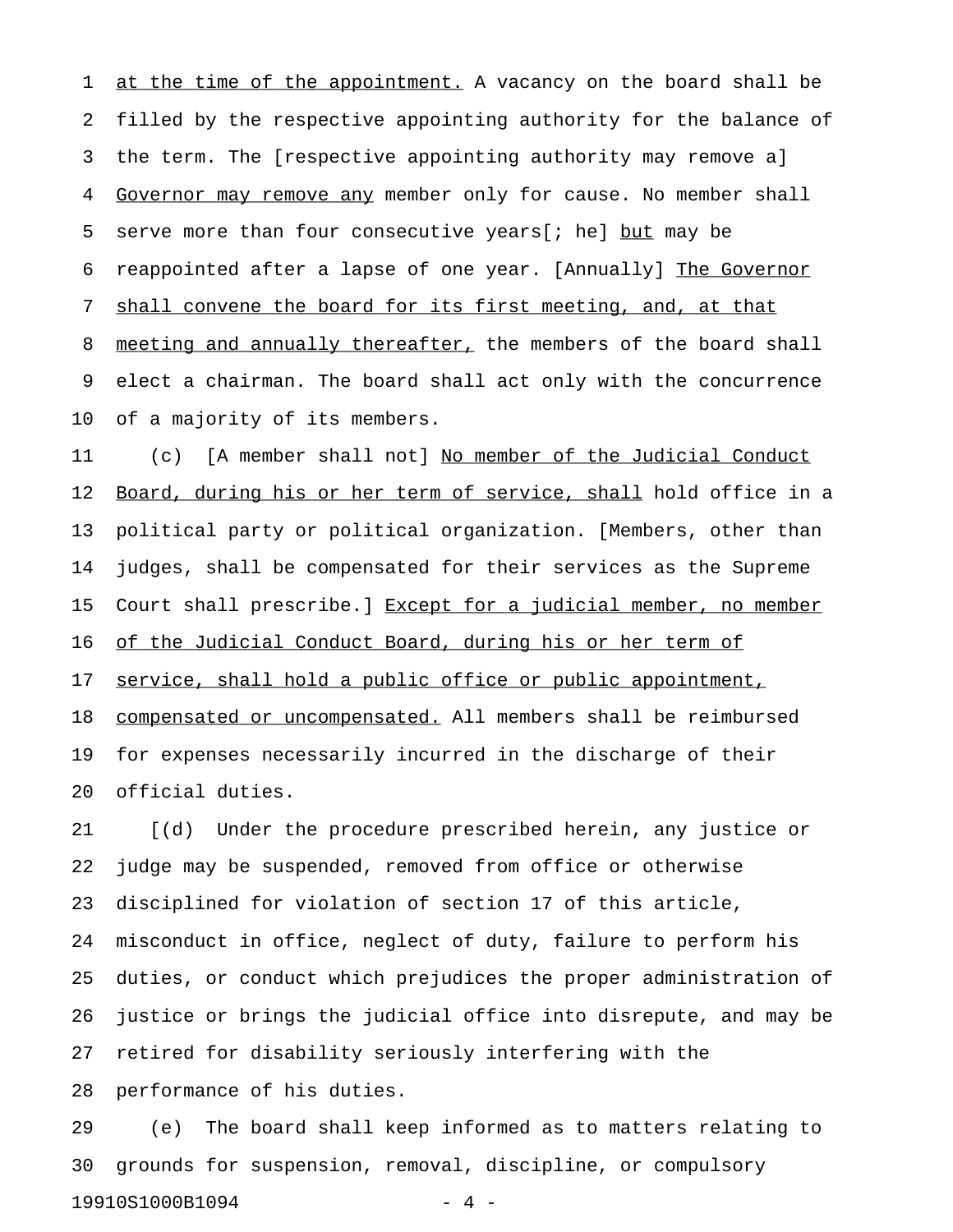1 retirement of justices or judges. It shall receive complaints or 2 reports, formal or informal, from any source pertaining to such 3 matters, and shall make such preliminary investigations as it 4 deems necessary.

5 (f) The board, after such investigation, may order a hearing 6 concerning the suspension, removal, discipline or compulsory 7 retirement of a justice or judge. The board's orders for 8 attendance of or testimony by witnesses or for the production of 9 documents at any hearing or investigation shall be enforceable 10 by contempt proceedings.

11 (g) If, after hearing, the board finds good cause therefor, 12 it shall recommend to the Supreme Court the suspension, removal, 13 discipline or compulsory retirement of the justice or judge. 14 (h) The Supreme Court shall review the record of the board's 15 proceedings on the law and facts and may permit the introduction 16 of additional evidence. It shall order suspension, removal, 17 discipline or compulsory retirement, or wholly reject the 18 recommendation, as it finds just and proper. Upon an order for 19 compulsory retirement, the justice or judge shall be retired 20 with the same rights and privileges were he retired under 21 section 16 of this article. Upon an order for suspension or 22 removal, the justice or judge shall be suspended or removed from 23 office, and his salary shall cease from the date of such order. 24 All papers filed with and proceedings before the board shall be 25 confidential but upon being filed by the board in the Supreme 26 Court, the record shall lose its confidential character. The 27 filing of papers with and the giving of testimony before the 28 board shall be privileged.

29 (i) No justice or judge shall participate as a member of the 30 board or of the Supreme Court in any proceeding involving his 19910S1000B1094 - 5 -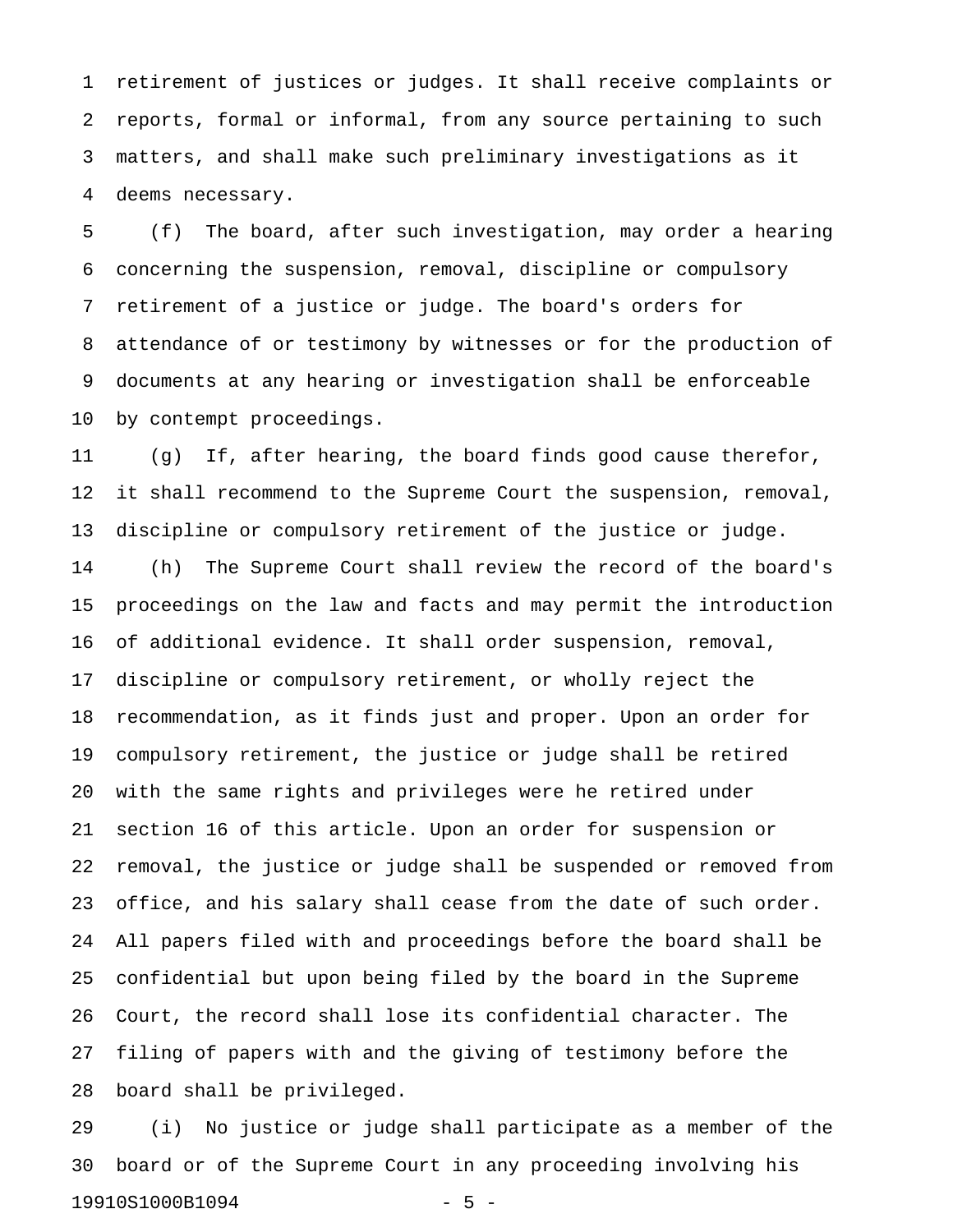1 suspension, removal, discipline or compulsory retirement.

2 (j) The Supreme Court shall prescribe rules of procedure 3 under this section.

4 (k) The Supreme Court shall prescribe rules of procedure for 5 the suspension, removal, discipline and compulsory retirement of 6 justices of the peace.

7 (l) A justice, judge or justice of the peace convicted of 8 misbehavior in office by a court, disbarred as a member of the 9 bar of the Supreme Court or removed under this section 18 shall 10 forfeit automatically his judicial office and thereafter be 11 ineligible for judicial office.

12 (m) A justice or judge who shall file for nomination for or 13 election to any public office other than a judicial office shall 14 forfeit automatically his judicial office.

15 (n) This section is in addition to and not in substitution 16 for the provisions for impeachment for misbehavior in office 17 contained in Article VI. No justice, judge or justice of the 18 peace against whom impeachment proceedings are pending in the 19 Senate shall exercise any of the duties of his office until he 20 has been acquitted.]

21 (d) The Judicial Conduct Board shall receive and investigate 22 complaints regarding judicial conduct filed by individuals or 23 initiated by the Judicial Conduct Board; promulgate rules for 24 determining whether a complaint is reasonably based; issue 25 subpoenas to compel testimony under oath of witnesses, including 26 the subject of the investigation, and to compel the production 27 of documents, books, accounts and other records relevant to the 28 investigation; determine whether there is probable cause to file 29 formal charges against a justice, judge or justice of the peace, 30 for conduct proscribed in sections 17 and 20 $(a)$  of this article, 19910S1000B1094 - 6 -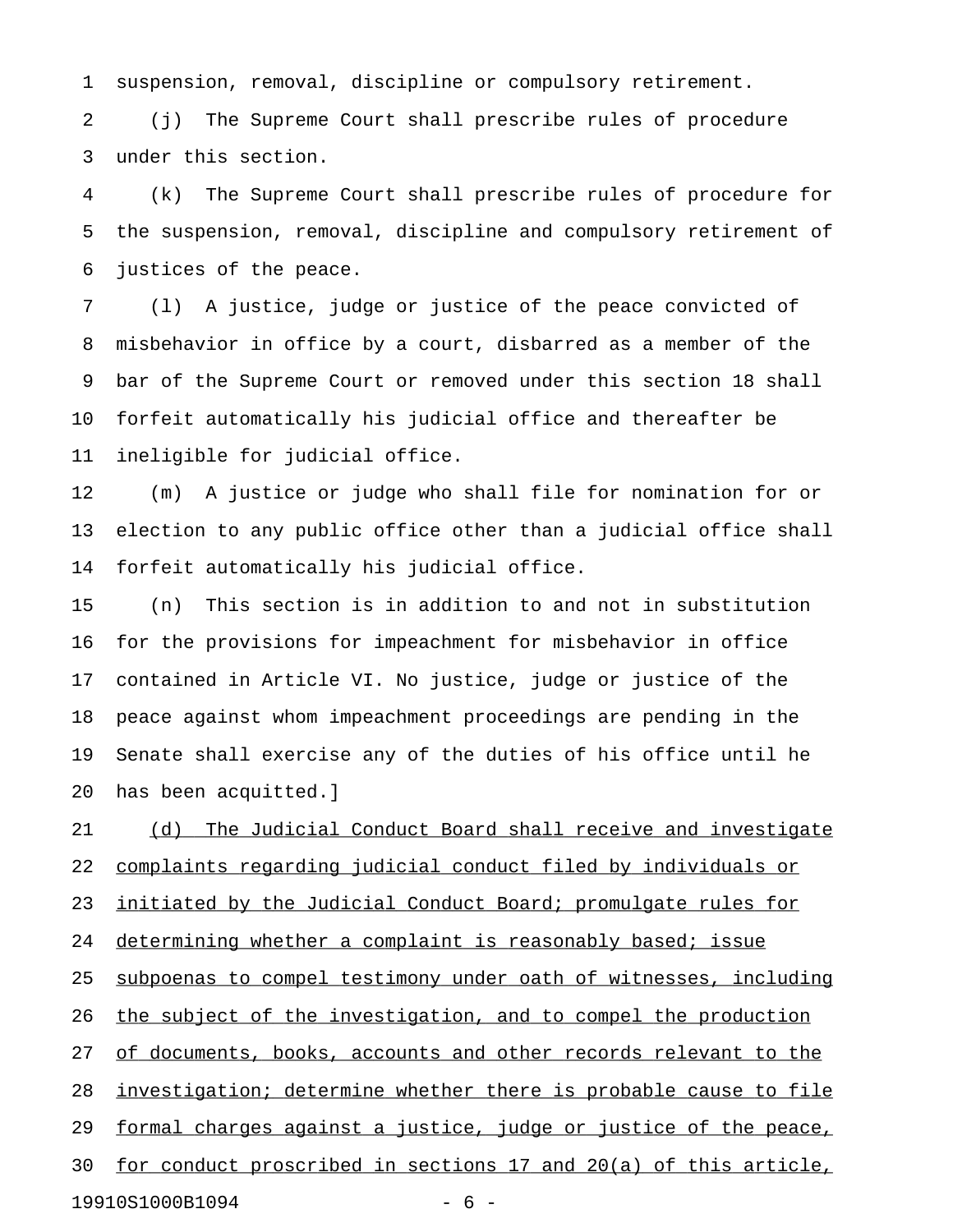1 a finding of which shall require approval by a majority vote of 2 the Judicial Conduct Board; and present the case in support of 3 the charges.

4 (e) The Judicial Conduct Board, by a majority vote, shall 5 appoint a chief counsel and other staff, prepare and administer 6 its own budget as provided by law and establish and promulgate 7 its own rules of procedure. The budget request of the Judicial 8 Conduct Board shall be made separately to the General Assembly. 9 (f) The justice, judge or justice of the peace whose conduct 10 is the subject of an investigation by the Judicial Conduct Board 11 shall be given an opportunity to fully respond to the complaint 12 and shall be afforded full discovery.

13 (q) Until a determination of probable cause has been made 14 and formal charges have been filed, all proceedings shall be 15 confidential except when the justice, judge or justice of the 16 peace under investigation waives confidentiality, or in any case 17 in which, independent of any action by the Judicial Conduct 18 Board, the fact that an investigation is in process becomes 19 public, in which case the Judicial Conduct Board may, at the 20 direction of the justice, judge or justice of the peace under 21 investigation, issue a statement to confirm the pendency of the 22 investigation, to clarify the procedural aspects of the 23 proceedings, to explain the right of the justice, judge or 24 justice of the peace to a fair hearing without prejudgment or to 25 state that the justice, judge or justice of the peace denies the 26 allegations. 27 (h) If on a complaint of mental or physical disability the 28 Judicial Conduct Board finds probable cause to file formal 29 charges against a justice, judge or justice of the peace, the 30 board shall present its findings to the justice, judge or

19910S1000B1094 - 7 -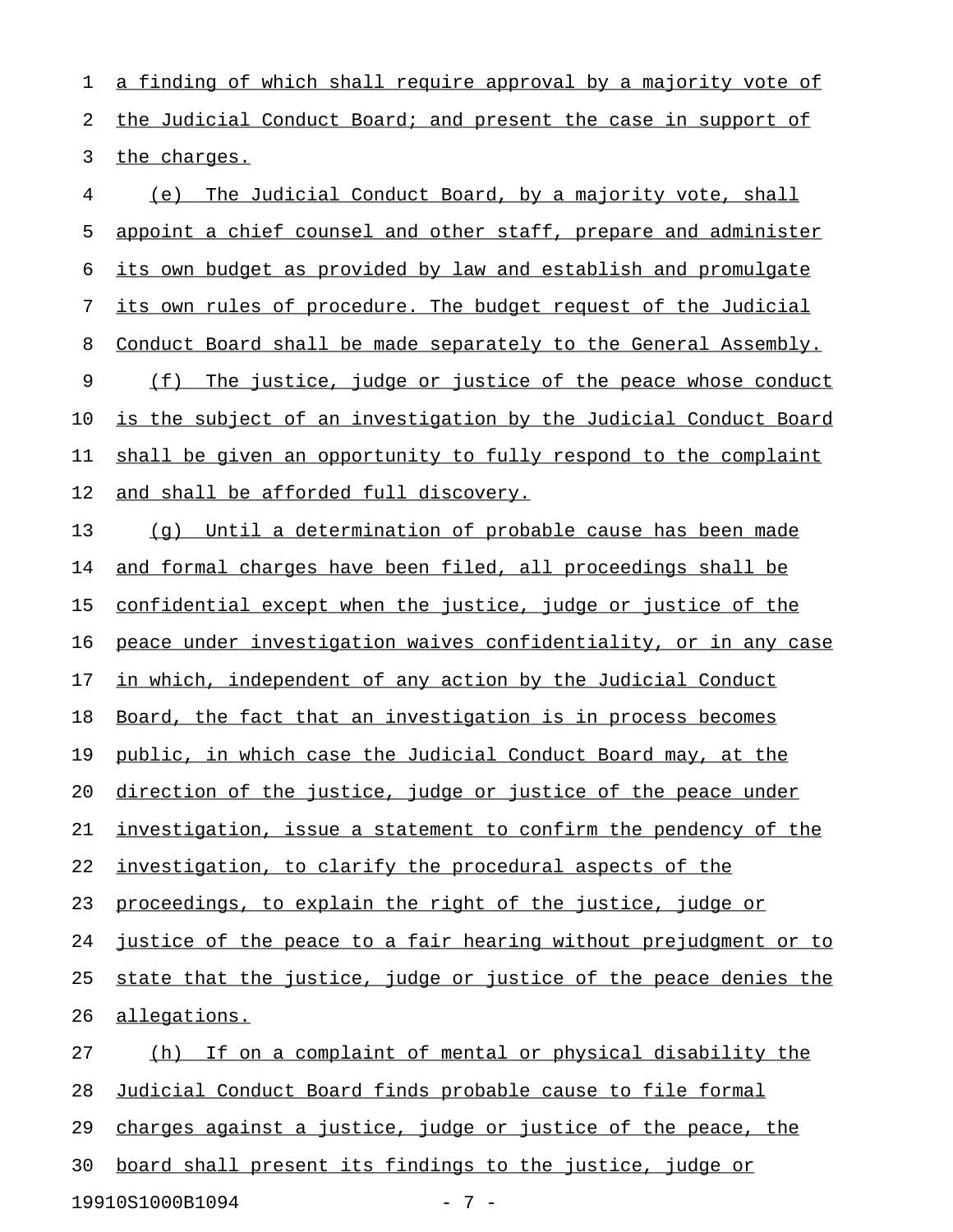1 justice of the peace and provide him with the opportunity to 2 resign or, when appropriate, to enter a rehabilitation program 3 before the filing of formal charges. 4 (i) Members of the Judicial Conduct Board and its chief 5 counsel and staff shall be absolutely immune from suit for all 6 conduct in the course of their official duties. A complaint 7 submitted to the Judicial Conduct Board or testimony related to 8 the complaint shall be privileged, and no civil action or 9 disciplinary complaint predicated on the complaint or testimony 10 shall be maintained against any complainant or witness or his or 11 her counsel. 12 (3) That Article V be amended by adding sections to read: 13 § 19. Court of Judicial Discipline. 14 (a) There shall be a Court of Judicial Discipline within the 15 judicial branch, which shall be composed of a total of seven 16 members as follows: one active judge of the court of common 17 pleas, one active judge of an appellate court, one active 18 justice of the peace, one non-judge member of the bar of the 19 Supreme Court and three non-lawyer electors. Members of the 20 Court of Judicial Discipline shall be appointed by the Governor, 21 with the advice and consent of a majority of the members elected 22 to the Senate in the manner provided in section 8 of Article IV 23 of this Constitution. 24 (b) Except for the initial appointees whose terms shall be 25 provided by the schedule to this amendment, the members shall 26 serve for terms of four years, provided that a member, rather 27 than his or her successor, shall continue to participate in any 28 hearing in progress at the end of this term. All members shall 29 be residents of this Commonwealth, and no more than four of the 30 seven members shall be registered in the same political party. 19910S1000B1094 - 8 -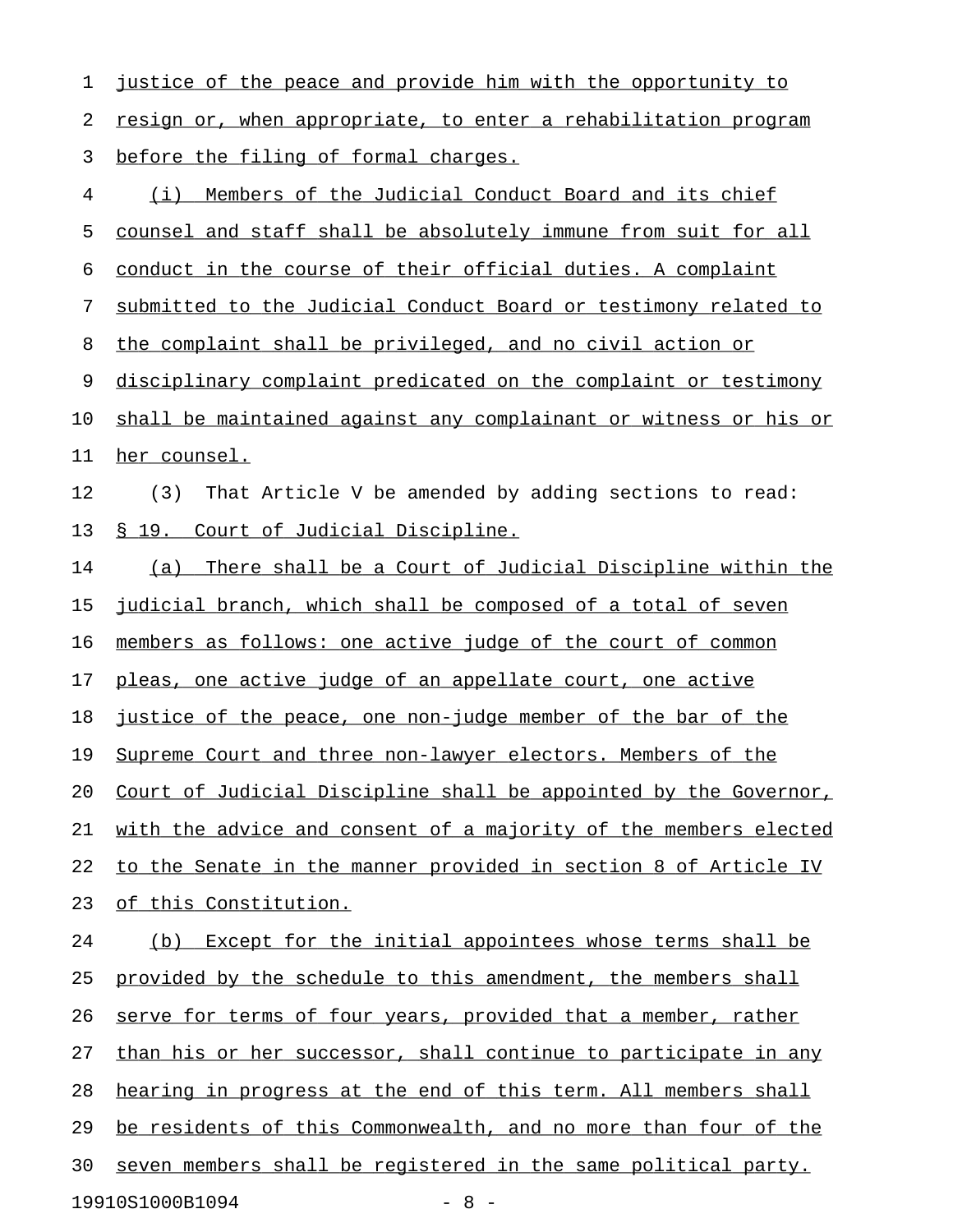| 1  | Court of Judicial Discipline membership by a judge shall                |
|----|-------------------------------------------------------------------------|
| 2  | terminate if the judge ceases to hold the judicial position that        |
| 3  | qualified that judge for Court of Judicial Discipline                   |
| 4  | appointment. Court of Judicial Discipline membership shall also         |
| 5  | terminate if a member attains a position that would have                |
| 6  | rendered him or her ineligible for appointment at the time of           |
| 7  | the appointment. A vacancy on the Court of Judicial Discipline          |
| 8  | shall be filled by the Governor for the balance of the term. The        |
| 9  | Governor may remove any member only for cause. No member of the         |
| 10 | Court of Judicial Discipline shall serve more than four                 |
| 11 | <u>consecutive years but may be reappointed after a lapse of one</u>    |
| 12 | year.                                                                   |
| 13 | No member of the Court of Judicial Discipline, during<br>(c)            |
| 14 | his or her term of service, shall hold office in any political          |
| 15 | party or political organization. Except for a judicial member,          |
| 16 | no member of the Court of Judicial Discipline, during his or her        |
| 17 | term of service, shall hold a public office or public                   |
| 18 | appointment, compensated or uncompensated. All members shall be         |
| 19 | <u>reimbursed for expenses necessarily incurred in the discharge of</u> |
| 20 | their official duties.                                                  |
| 21 | The Court of Judicial Discipline shall be a court of<br>(d)             |
| 22 | record with all the attendant duties and powers appropriate to          |
| 23 | its function, and shall hold public proceedings, conducted              |
| 24 | consistent with the principles of due process and the law of            |
| 25 | evidence; enable parties appearing before it to subpoena                |
| 26 | witnesses and to compel the production of documents, books,             |
| 27 | accounts and other records as relevant; render its decision in          |
| 28 | writing, each decision to include its findings of fact,                 |
| 29 | conclusions of law and discussion of reasons; have its                  |
| 30 | proceedings transcribed; order removal from office, suspension,         |
|    | 19910S1000B1094<br>$-9-$                                                |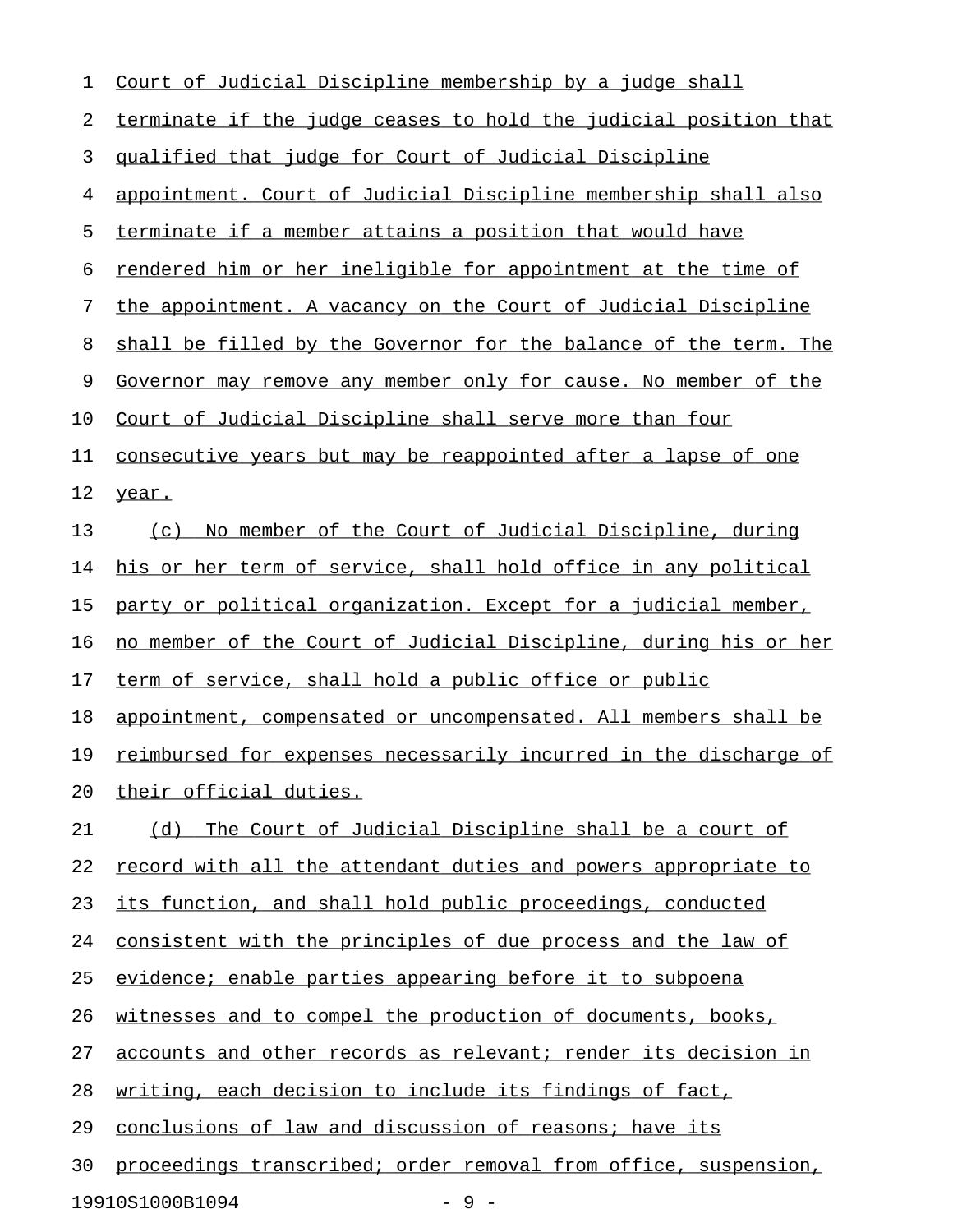| 1  | censure or other discipline as authorized by section 20 of this  |
|----|------------------------------------------------------------------|
| 2  | article and as warranted by the record; appoint staff and        |
| 3  | prepare and administer its own budget as provided by law. All    |
| 4  | actions of the Court of Judicial Discipline, including           |
| 5  | disciplinary action, shall require approval by a majority vote   |
| 6  | of the Court. The budget request of the Court of Judicial        |
| 7  | Discipline shall be made separately to the General Assembly, and |
| 8  | not as an item in the request by the Supreme Court on behalf of  |
| 9  | the judicial system.                                             |
| 10 | Upon the filing of formal charges by the Judicial<br>(e)         |
| 11 | Conduct Board, the Court of Judicial Discipline shall schedule a |
| 12 | prompt hearing to determine whether a sanction pursuant to the   |
| 13 | provisions of section 20 of this article should be imposed. The  |
| 14 | Court of Judicial Discipline shall afford the justice, judge or  |
| 15 | justice of the peace full discovery and a fair opportunity to    |
| 16 | prepare for the hearing. The Judicial Conduct Board shall have   |
| 17 | the burden of proving the conduct complained of by clear and     |
| 18 | convincing evidence.                                             |
| 19 | Members of the Court of Judicial Discipline and the<br>(f)       |
| 20 | Court's staff shall be absolutely immune from suit for all       |
| 21 | conduct in the course of their official duties, and no civil     |
| 22 | action or disciplinary complaint predicated on testimony before  |
| 23 | the Court of Judicial Discipline shall be maintained against any |
| 24 | witness or his or her counsel.                                   |
| 25 | § 20. Proscribed conduct and sanctions.                          |
| 26 | (a) Under the procedures prescribed in this section, any         |
| 27 | justice, judge or justice of the peace may be suspended, removed |
| 28 | from office or otherwise disciplined for violation of section 17 |
| 29 | of this article, misconduct in office, neglect or failure to     |
| 30 | perform the duties of office, or conduct which prejudices the    |
|    | 19910S1000B1094<br>$-10 -$                                       |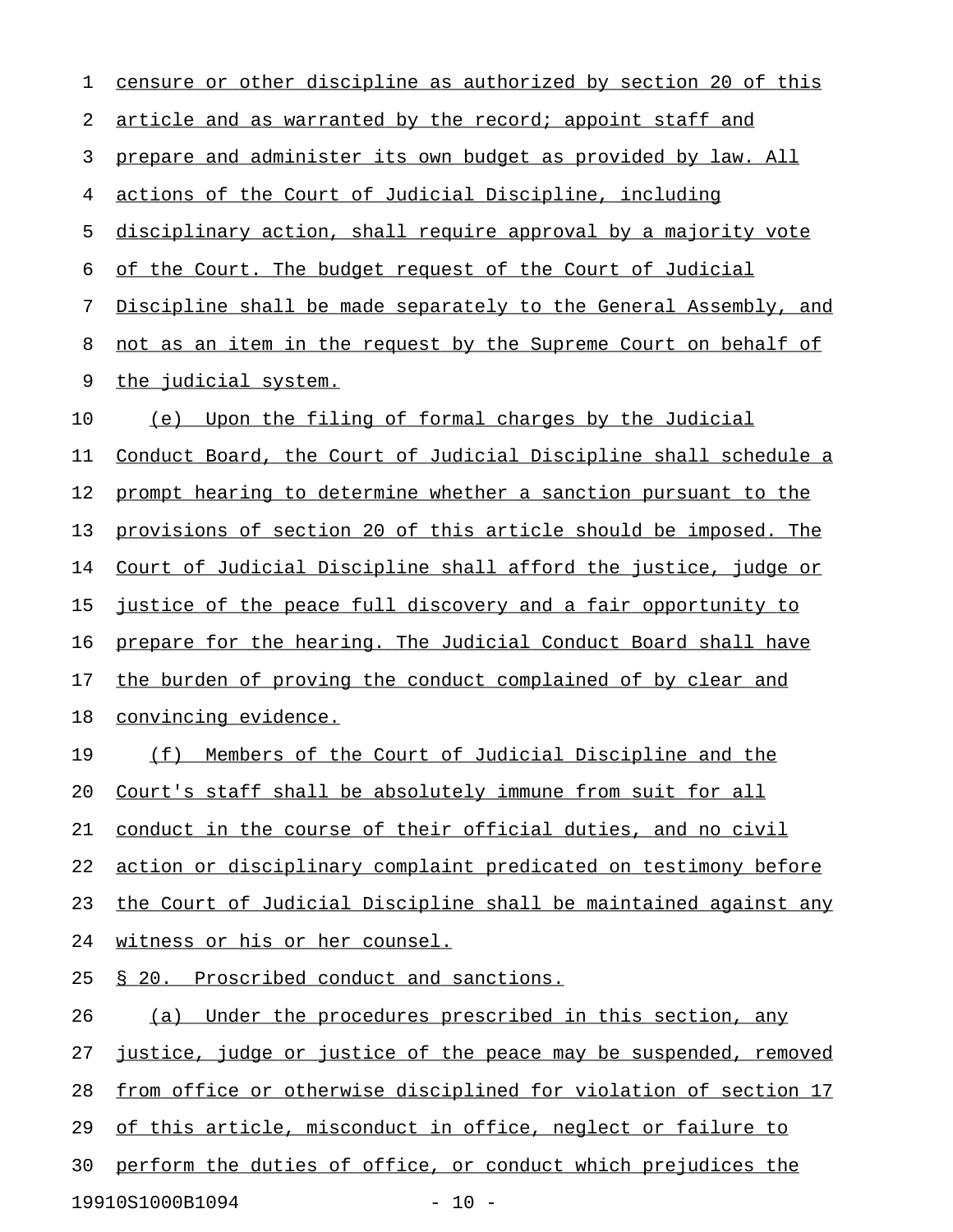| 1  | proper administration of justice or brings the judicial office   |
|----|------------------------------------------------------------------|
| 2  | into disrepute, whether or not such conduct occurred while       |
| 3  | acting in a judicial capacity or is prohibited by law, and for   |
| 4  | conduct in violation of a canon or rule prescribed by the        |
| 5  | Supreme Court.                                                   |
| 6  | The Court of Judicial Discipline shall, until there is<br>(b)    |
| 7  | an acquittal or conviction for the felony offense, order         |
| 8  | suspended without pay any justice, judge or justice of the peace |
| 9  | against whom there has been filed an indictment or information   |
| 10 | charging a felony. An interim order of suspension, with or       |
| 11 | without pay, may be entered against a justice, judge or justice  |
| 12 | of the peace against whom formal charges have been filed with    |
| 13 | the Court of Judicial Discipline by the Judicial Conduct Board.  |
| 14 | Such order shall not be immediately appealable.                  |
| 15 | (c) In the case of a mentally or physically disabled             |
| 16 | justice, judge or justice of the peace, the Court of Judicial    |
| 17 | Discipline may enter an order of removal from office,            |
| 18 | retirement, suspension or other limitations on the activities of |
| 19 | the justice, judge or justice of the peace as warranted by the   |
| 20 | record.                                                          |
| 21 | The Court of Judicial Discipline may order suspended,<br>(d)     |
| 22 | with or without pay, any justice, judge or justice of the peace  |
| 23 | after a determination that the continued service of the justice, |
| 24 | judge or justice of the peace poses a substantial or imminent    |
| 25 | threat to the fair and impartial administration of justice.      |
| 26 | Upon an order of the Court of Judicial Discipline for<br>(e)     |
| 27 | suspension without pay or removal, the justice, judge or justice |
| 28 | of the peace shall be suspended or removed from office, and his  |
| 29 | or her salary shall cease from the date of such order.           |
| 30 | (f) A justice, judge or justice of the peace convicted of        |
|    | 19910S1000B1094<br>$-11 -$                                       |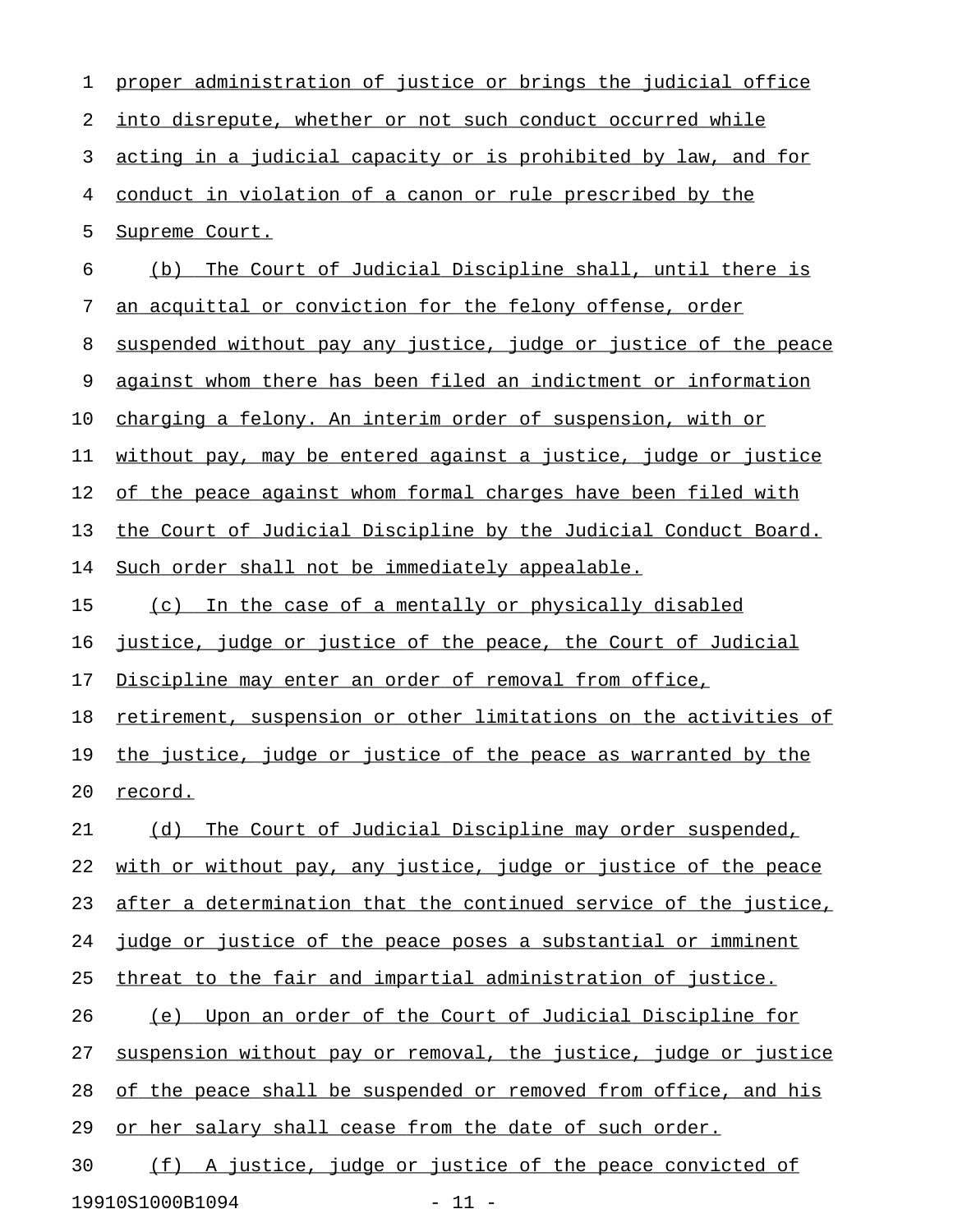1 misbehavior in office by a court, disbarred as a member of the 2 bar of the Supreme Court or removed under this section shall 3 forfeit automatically his or her judicial office and thereafter 4 be ineligible for judicial office.  $5$  (q) A justice, judge or justice of the peace who files for 6 nomination for or election to any public office other than a 7 judicial office shall forfeit automatically his or her judicial 8 office. 9 (h) This section is in addition to and not in substitution

10 for the provisions for impeachment for misbehavior in office 11 contained in Article VI. No justice, judge or justice of the 12 peace against whom impeachment proceedings are pending in the 13 Senate shall exercise any of the duties of the office until he 14 or she has been acquitted.

15 § 21. Review of Court of Judicial Discipline.

16 (a) A justice, judge or justice of the peace, other than a 17 justice of the Supreme Court, in a manner consistent with the 18 rules of the Supreme Court, may appeal to the Supreme Court a 19 final adverse order of the Court of Judicial Discipline. The 20 Supreme Court shall not review the record de novo, but rather as 21 it would review the record in a civil action in which the moving 22 party in the lower court had the burden of proving its 23 allegations by clear and convincing evidence. The Supreme Court 24 may revise or reject the order of the Court of Judicial 25 Discipline upon a determination the order did not sustain this 26 standard of review; otherwise the Supreme Court shall affirm the 27 order of the Court of Judicial Discipline. 28 (b) A justice of the Supreme Court, in a manner consistent 29 with the rules of the Supreme Court, may appeal a final adverse 30 order of the Court of Judicial Discipline to a special review

19910S1000B1094 - 12 -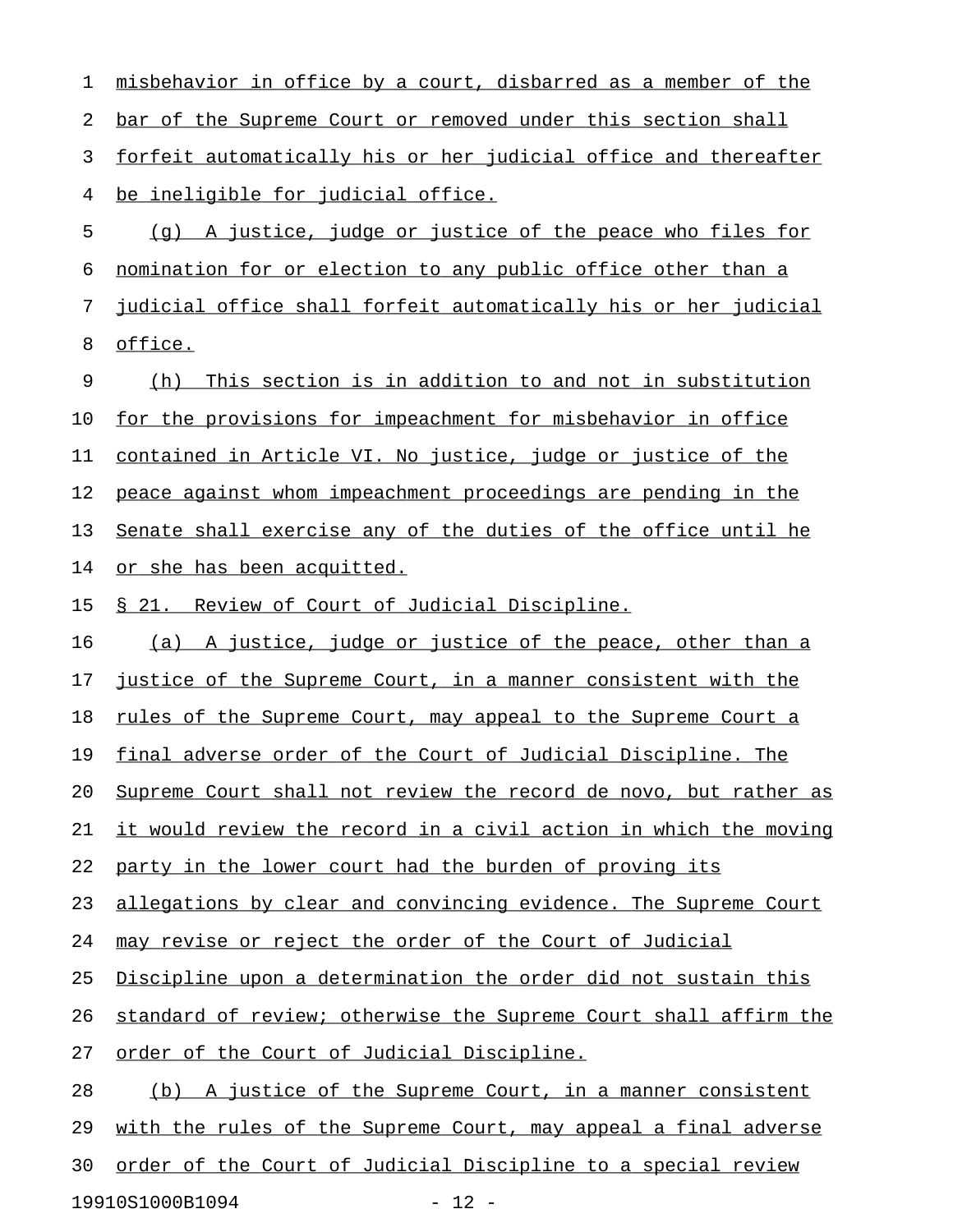1 panel consisting of seven judges to be chosen by lot from the 2 judges of the Superior Court and the Commonwealth Court, other 3 than senior judges, and who do not themselves sit on the Court 4 of Judicial Discipline. The appeal shall in all other respects 5 conform with the requirements of this section. 6 (c) No justice, judge or justice of the peace shall 7 participate as a member of the Judicial Conduct Board, the Court 8 of Judicial Discipline, a special review panel or the Supreme 9 Court in any proceeding involving his or her suspension, 10 removal, discipline or compulsory retirement. 11 (4) That Article V be amended by adding a section to read: 12 § 22. Financial affairs and budgets. 13 (a) As provided by law, the Supreme Court shall annually 14 submit to the Governor and the General Assembly proposed 15 operating budgets for the ensuing fiscal year for the Supreme 16 Court, Superior Court, Commonwealth Court, Court Administrator 17 of Pennsylvania and other statewide agencies and committees of 18 the unified judicial system setting forth in detail proposed 19 expenditures classified by court, agency, committee or unit for 20 the year. 21 (b) The General Assembly shall include such operating budget 22 appropriations for the Supreme Court, Superior Court, 23 Commonwealth Court, Court Administrator of Pennsylvania and 24 other statewide agencies and committees of the unified judicial 25 system as the General Assembly shall determine to be necessary 26 and reasonable in the general appropriation bill or such 27 separate appropriation bill as it deems appropriate. No moneys 28 shall be paid out of the State Treasury for the operation of the 29 unified judicial system except pursuant to an appropriation 30 approved by the General Assembly and upon warrant issued by the

19910S1000B1094 - 13 -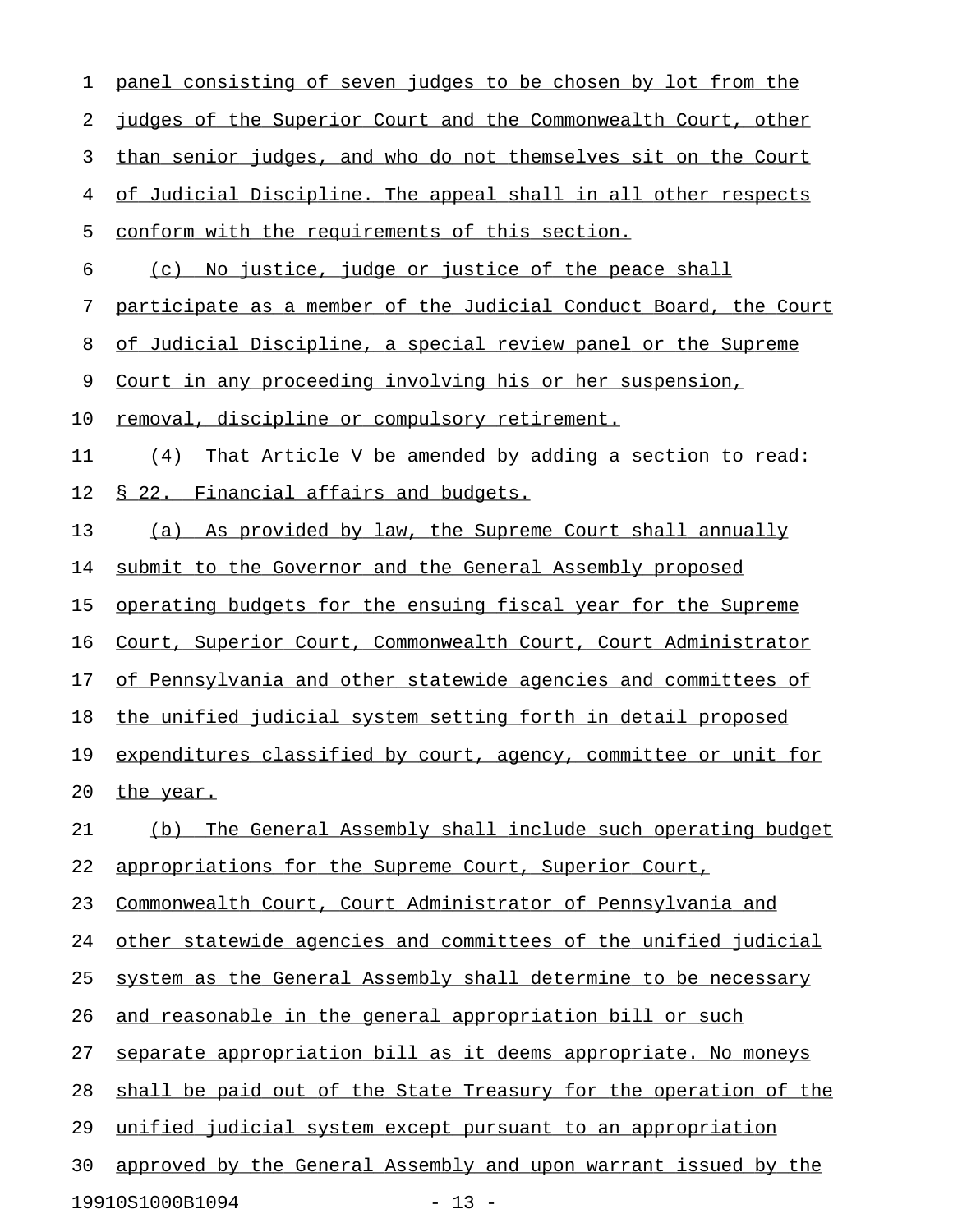1 proper officer.

| 2  | (c) All fees, charges and other moneys received by the           |
|----|------------------------------------------------------------------|
| 3  | Supreme Court, Superior Court, Commonwealth Court or other       |
| 4  | statewide agency or committee of the unified judicial system,    |
| 5  | with the exception of payments mandated to a party by court      |
| 6  | order and fees assessed by the Supreme Court and paid to the     |
| 7  | Disciplinary Board of the Supreme Court or for a client security |
| 8  | fund, shall be deposited in the State Treasury for appropriation |
| 9  | by the General Assembly for the operations of the unified        |
| 10 | judicial system.                                                 |
| 11 | (d) The financial affairs of the Supreme Court, Superior         |
| 12 | Court, Commonwealth Court, courts of common pleas, municipal and |
| 13 | traffic courts in the City of Philadelphia, such other courts as |
| 14 | may be provided by law and justices of the peace and all         |
| 15 | agencies and committees thereof shall be subject to audits made  |
| 16 | in accordance with generally accepted auditing standards and     |
| 17 | shall be performed as prescribed by the General Assembly by law. |
| 18 | The members of the Judicial Inquiry and<br>Section 2. $(a)$      |
| 19 | Review Board appointed heretofore shall vacate their office 60   |
| 20 | days after the issuance of the proclamation certifying voter     |
| 21 | approval of the amendments to section 18 of Article V and all    |
| 22 | proceedings pending before the board and all records shall be    |
| 23 | transferred to the Judicial Conduct Board.                       |
| 24 | Of the members initially appointed to the Judicial<br>(b)        |
| 25 | Conduct Board, the appellate court judge and the common pleas    |
| 26 | court judge shall be appointed to serve four-year terms. The     |
| 27 | justice of the peace first appointed shall serve a three-year    |
| 28 | term. The non-judge member of the bar of the Supreme Court first |
| 29 | appointed by the Governor shall serve a three-year term, and the |
| 30 | second non-judge member shall serve a two-year term. Of the non- |
|    | 19910S1000B1094<br>$14 -$                                        |